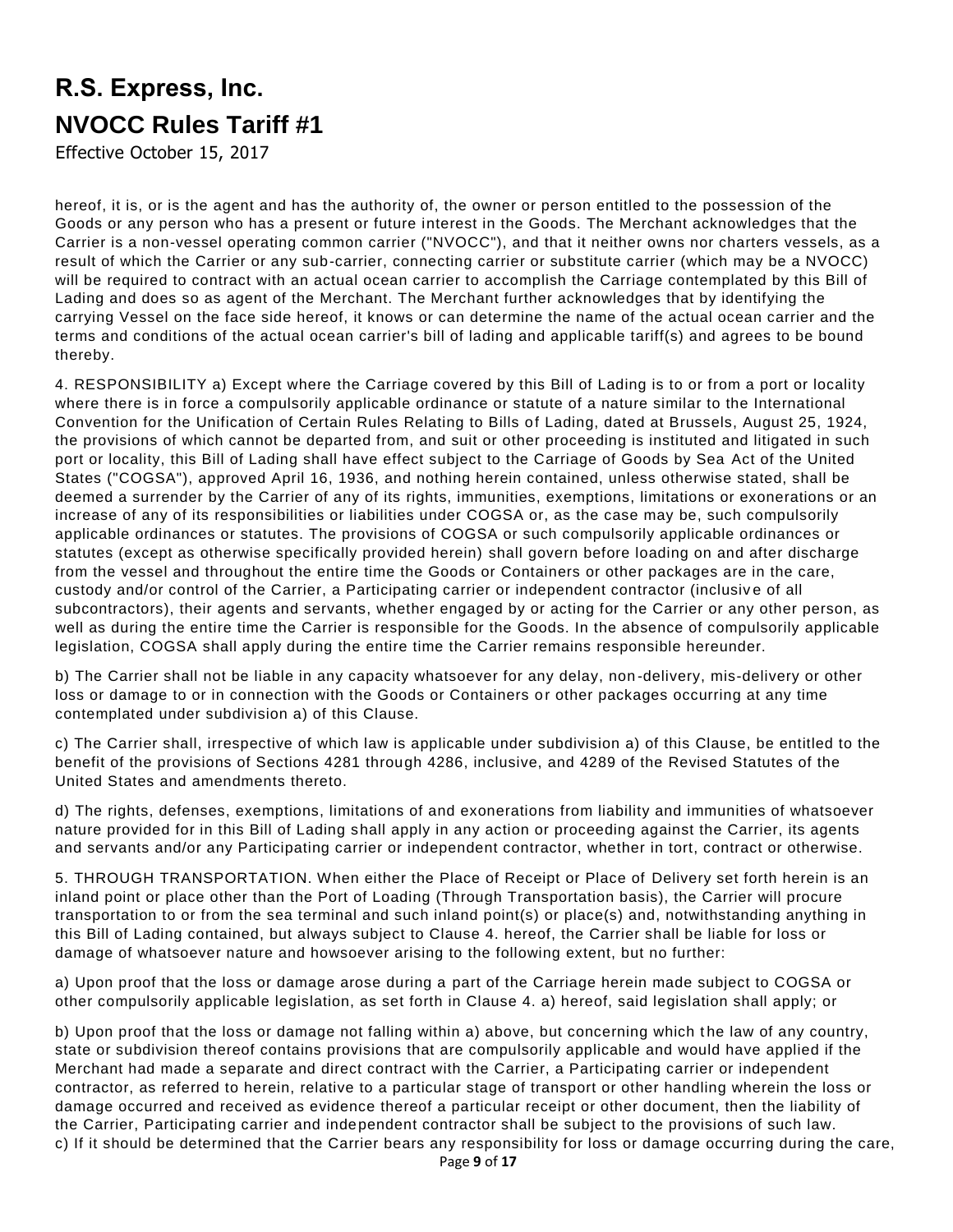Effective E**N** 

custody and/ or control of any Participating carrier or independent contractor, their agents and/or servants, and be subject to law compulsorily applicable to their bills of lading, receipts, tariffs and/or law applicable thereto, then the Carrier shall be entitled to all rights, defenses, immunities, exemptions, limitations of and exonerations from liability of whatsoever nature accorded under such bill of lading, receipt, tariff and/or applicable law, provided however, that nothing contained herein shall be deemed a surrender by the Carrier of any of its rights, defenses and immunities or an increase of any of its responsibilities or liabilities under this Bill of Lading, the Carrier's applicable tariff or laws applicable or relating thereto.

d) Except as hereinabove provided, the Carrier shall have no liability for loss or damage to the Goods.

6. SUBCONTRACTING:BENEFICIARIES a) The Carrier shall be entitled to subcontract on any terms the whole or any part of the Carriage, loading, unloading, storing, warehousing, handling and any and all duties whatsoever undertaken by it in relation to the Goods or Containers or other packages or any other goods.

b) It is understood and agreed that if it should be adjudged that any person or entity other than or in addition to the Carrier is under any responsibility with respect to the Goods or any other goods, regardless of the port or place where any loss or damage shall occur and without regard to whether the Goods covered hereby or any other goods are being handled or are damaged directly or indirectly during any handling, and even if the Goods or other goods are transported on free in, stowed and/or free out terms, all exemptions, limitations of and exonerations from liability provided by law or by the Terms and Conditions hereof shall be available to all agents, servants, employees, representatives, all Participating (including rail and other inland) carriers and all stevedores, terminal operators, warehousemen, crane operators, watchmen, carpenters, ship cleaners, surveyors and all independent contractors, inclusive of all persons providing any service whatsoever. In contracting for the foregoing exemptions, limitations of and exonerations from liability, the Carrier is acting as agent and trustee for and on behalf of all persons described above, all of whom shall to this extent be deemed to be a party to the contract evidenced by this Bill of Lading, regardless for whom acting or by whom retained and paid, it being always understood that said beneficiaries are not entitled to any greater or further exemptions, limitations of or exonerations from liability than those that the Carrier has under this Bill of Lading in any given situation.

c) The Carrier undertakes to procure such services as necessary and shall have the right at its sole discretion to select any mode of land, sea or air transport and to arrange participation by other carriers to accomplish the total or any part of the carriage from Port of Loading to Port of Discharge or from Place of Receip t to Place of Delivery, or any combination thereof, except as may be otherwise provided herein.

d) The Merchant agrees that the Carrier shall be deemed to be a beneficiary of the actual ocean carrier's bill of lading and of all exemptions, limitations of and exonerations from liability therein contained even though the Carrier acts as agent of the Merchant in contracting with the actual ocean carrier for the Carriage of the Goods. Notwithstanding, under no circumstances shall the Carrier be responsible for any damages to an extent greater than the actual ocean carrier or any beneficiaries of its bill of lading.

e) No agent or servant of the Carrier or other person or class named in subdivision b) hereof shall have power to waive or vary any of the terms hereof unless such waiver or variation is in writing and is specifically authorized or ratified in writing by an officer or director of the Carrier having actual authority to bind the Carrier to such waiver or variation.

7. MERCHANT'S RESPONSIBILITIES/DESCRIPTION OF GOODS a) The description and particulars of the Goods set out on the face hereof and any description, particular or other representation appearing on the Goods, Container or other packages or documents relating thereto are furnished by the Merchant, and the Merchant warrants to the Carrier that the description, particulars and any representation made including, but not limited to, weight, content, measure, quantity, quality, condition, marks, numbers and value are correct.

b) The Merchant warrants that it has complied with all applicable laws, regulations and requirements of Customs, Port and other Authorities and shall bear and pay all duties, taxes, fines, imposts, expenses and losses incurred or suffered by reason thereof or by reason of any il legal, incorrect or insufficient marking, numbering, addressing or any other particular relative to the Goods.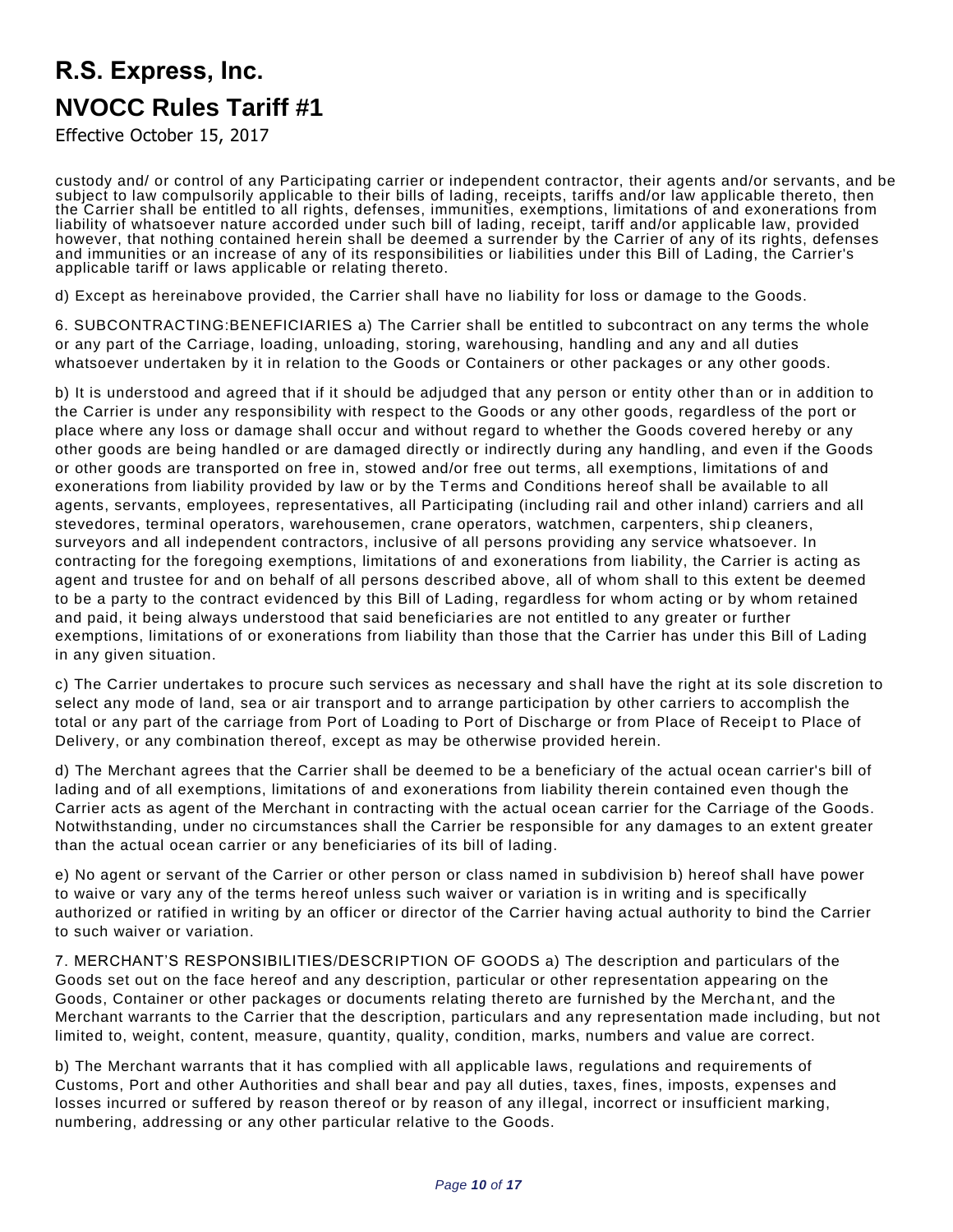Effective February 7, 2014

c) The Merchant further warrants that the Goods are packed in a manner adequate to withstand the ordinary risks of Carriage having regard to their nature and in compliance with all laws, regulations and requirements which may be applicable.

d) No Goods which are or may become dangerous, inflammable or damaging or w hich are or may become liable to damage any property or person whatsoever shall be tendered to the Carrier for Carriage without the Carrier's prior express consent in writing and without the Container or other covering in which the Goods are to be transported being distinctly marked on the outside thereof so as to indicate the nature and character of any such articles and so as to comply with all applicable laws, regulations and requirements. If any such articles are delivered to the Carrier without such written consent and marking or if in the opinion of the Carrier the articles are or are liable to become of a dangerous, inflammable or damaging nature, the same may at any time be destroyed, disposed of, abandoned or rendered harmless without compensation to the Merchant and without prejudice to the Carrier's right to Charges.

e) The Merchant shall be liable for all loss or damage of any kind whatsoever including, but not limited to, contamination, soiling, detention and demurrage before, during and after t he Carriage of property (including but not limited to Containers) of the Carrier or any person or vessel (other than the Merchant) caused by the Merchant or any person acting on its behalf or for which the Merchant is otherwise responsible.

f) The Merchant and the Goods themselves shall be liable for and shall indemnify the Carrier, and the Carrier shall have a lien on the Goods for all expenses of mending, repairing, fumigating, repacking, recoopering, baling, reconditioning of the Goods and gathering of loose contents, also for expenses for repairing Containers damaged while in the possession of the Merchant, for demurrage on Containers and any payment, expense, fine, dues, duty, tax, impost, loss, damage or detention sustained or incurred by or levied up on the Carrier, Vessel, Goods, Containers or other packages and for any action or requirement of any government or governmental authority or person purporting to act under the authority thereof, seizure under legal process or attempted seizure, incorrect or insufficient marking, numbering or addressing of Containers or other packages or description of the contents, failure of the Merchant to procure consular, Board of Health or other certificates to accompany the Goods or to comply with laws or regulations or any kind imposed with respect to the Goods by the authorities at any port of place or any act or omission of the Merchant. The Carrier's lien shall survive delivery and may be enforced by private or public sale and without notice.

g) The Merchant shall defend, indemnify and hold harmless the Carrier, any Participating carrier, independent contractor, their agents and servants, against any loss, damage, claim, liability or expense whatsoever arising from any breach of the provisions of this Clause 7. or from any other cause for which the Carrier is not ultimately responsible.

8. CONTAINERS. a) Goods may be stowed by the Carrier in or on Containers, and may be stowed with other goods. Containers, whether stowed by the Carrier or received fully stowed, may be carried on or under deck without notice, and the Merchant expressly agrees that cargo stowed in a Container and carried on deck is considered for all legal purposes to be cargo stowed under deck. Goods stowed in Containers on deck shall be subject to the legislation referred to in Clause 4. hereof and will contribute in General Average and receive compensation in General Average, as the case may be.

b) The Terms and Conditions of this Bill of Lading shall govern the responsibility of the Carrier with r espect to the supply of a Container to the Merchant.

c) If a Container has been stuffed by or on behalf of the Merchant, the Carrier, any Participating Carrier, all independent contractors and all persons rendering any service whatsoever hereunder shall n ot be liable for any loss or damage to the Goods, Containers or other packages or to any other goods caused (1) by the manner in which the Container has been stuffed and its contents secured, (2) by the unsuitability of the Goods for carriage in Containers or for the type of Container requested by and furnished to the Merchant, or (3) condition of the Container furnished, which the Merchant acknowledges has been inspected by it or on its behalf before stuffing and sealing.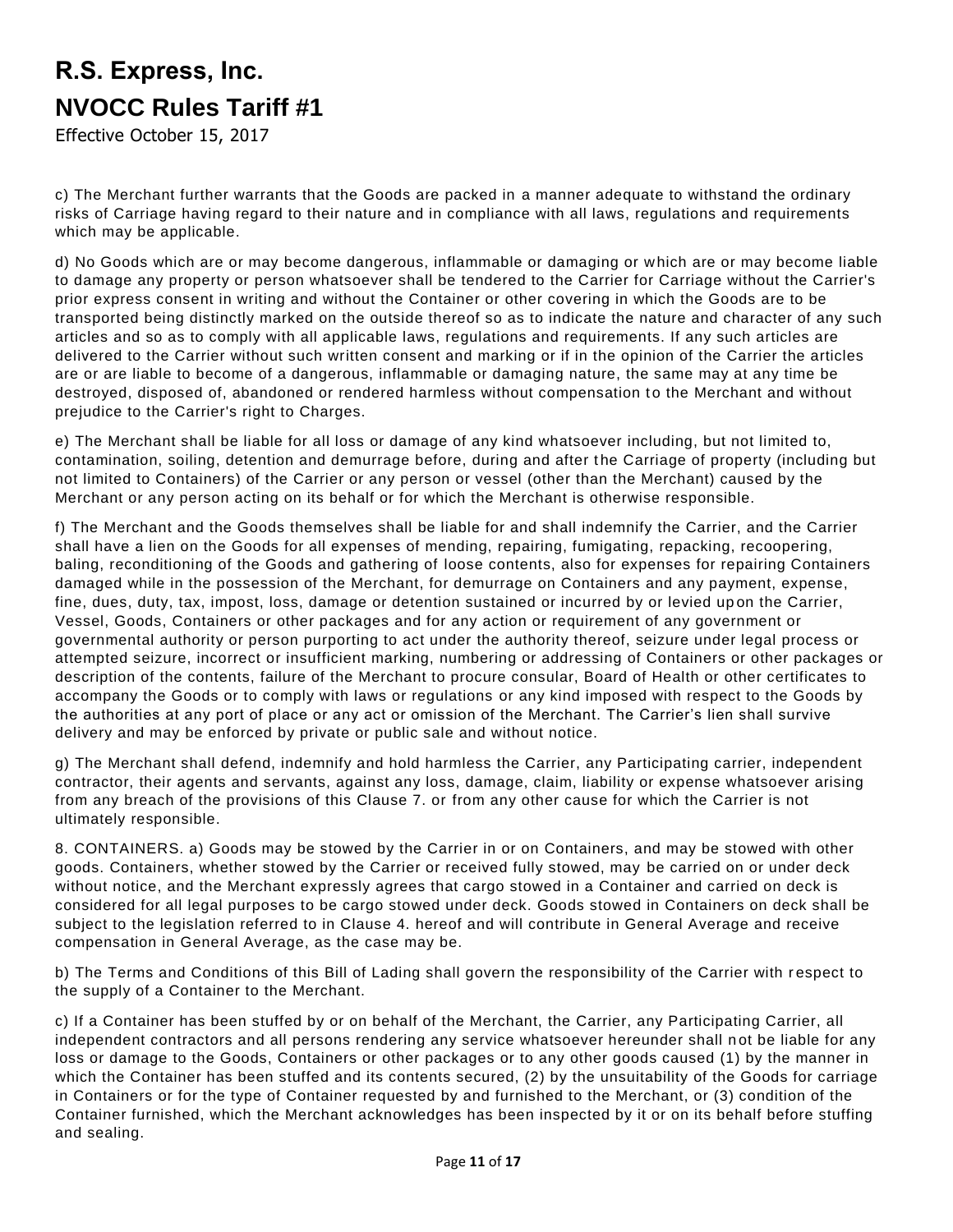Effective February 7, 2014

d) The Merchant shall defend, indemnify and hold harmless the Carrier against any loss, damage, claim, liability or expense whatsoever arising from one or more of the matters covered by a), b) and c) above .

9. CONTAINERS WITH HEATING OR REEFER APPARATUS. Containers with temperature or atmosphere control apparatus for heating, refrigeration, ventilation or otherwise will not be furnished unless contracted for expressly in writing at time of booking and, when furnished, may entail increased Charges. In the absence of an express request, it shall be conclusively presumed that the use of a dry container is appropriate for the Goods.

Merchant must provide Carrier with desired temperature range in writing at time of booking and insert same on the face side of the Bill of Lading, and where so provided, Carrier is to exercise due diligence to maintain the temperature within a reasonable range while the Containers are in its care, custody and/or control or that of a ny Participating carrier or independent contractor. The Carrier does not accept any responsibility for the functioning of temperature or atmosphere-controlled Containers not owned or leased by Carrier or for latent defects not discoverable by the exercise of due diligence.

Where the Container is stuffed or partially stuffed by or on behalf of the Merchant, the Merchant warrants that it has properly pre-cooled the Container, that the Goods have been properly stuffed and secured within the Container and that the temperature controls have been properly set prior to delivery of the Container to the Carrier, its agents, servants, or any Participating carrier or independent contractor. The Merchant accepts responsibility for all loss or damage of whatsoever nature resulting from a breach of any of these warranties, including but not limited to other cargo consolidated in the Container with the Merchant's Goods or to any other cargo, property or person damaged or injured as a result thereof, and the Merchant agrees to defend, indemnify and hold the Carrier, Participating carriers and independent contractors, their agents and servants, harmless from and against all claims, suits, proceedings and all other consequences thereof regardless of their nature and merit.

10. CARRIER'S EQUIPMENT:INDEMNITY Whenever the Merchant, or an agent, servant, contractor or anyone else acting on its behalf, directly or indirectly, takes possession of or exercises control over a Container and/or any equipment whatsoever owned or leased by, or the use of which is provided to, the Carrier, any Participating Carrier, their agents, servants or independent contractors, the Merchant agrees to defend, indemnify and hold harmless the Carrier, any Participating Carrier, their agents, servants and independent contractors from and against any loss or damage to said Container and equipment, as well as to any third -party property, and for any injury to or death of persons arising out of the use of said Container and equipment.

11. OPTION OF INSPECTION. The Carrier and any Participating carrier shall be entitled, but under no obligation, to open any Container at any time and to inspect the contents. If it thereupon appears that the contents or any part thereof cannot safely or properly be carried or carried further, either at all or without incurring any additional expense, the Carrier and Participating carrier may abandon the transportation thereof and/or take any measures and/or incur any reasonable additional expenses to continue the Carriage or to store the Goods, which storage shall be deemed to constitute due delivery under this Bill of Lading. The Merchant shall indemnify the Carrier against any reasonable additional Charges so incurred.

12. DECK CARGO. Deck cargo (except that carried in Containers on deck) and live animals are received and carried solely at Merchant's risk (including accident or mortality of animals), and the Carrier will not in any event be liable for any loss or damage for or from which he is exempt, immune or exonerated by applicable law, or from any other cause whatsoever not due to the fault of the Carrier, any warranty of seaworthiness in the premises being hereby waived, and the burden of proving liability being in all respects upon the Merchant. Except as may be otherwise provided, such shipments shall be deemed Goods and shall be subject to all Terms and Conditions of this Bill of Lading.

13. METHODS AND ROUTES OF TRANSPORTATION. With respect to the Goods or Containers or other packages, the Carrier may at any time and without notice to the Merchant: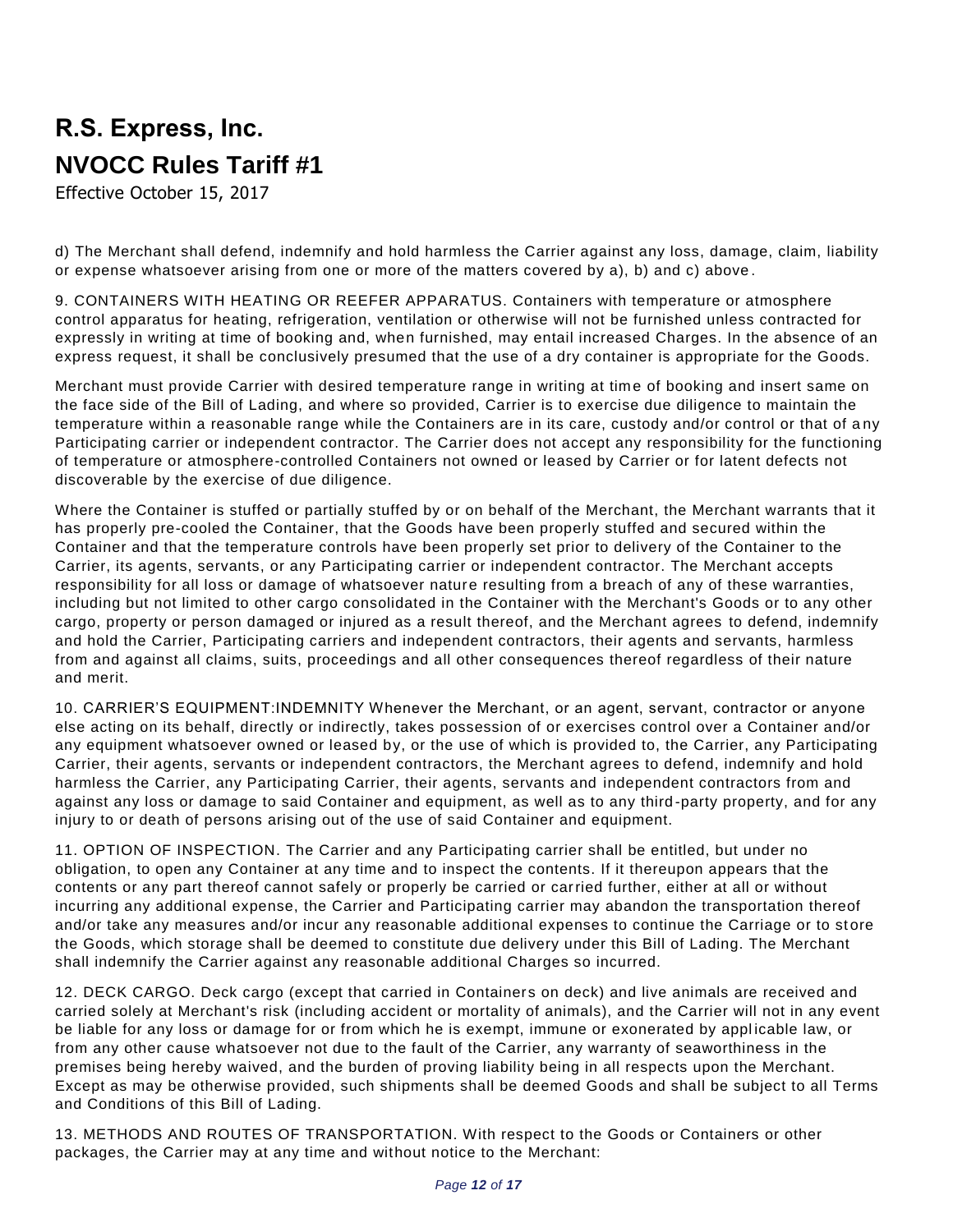Effective February 7, 2014

a) use any means of transport (water, land and/or air) or storage whatsoever;

b) forward, transship or retain on board or carry on another vessel or conveyance or by any other means of

transport than that named on the reverse side hereof;

c) carry Goods on or under deck at its option;

d) proceed by any route in its sole and absolute discretion and whether the nearest, most direct, customary or advertised route or in or out of geographical rotation;

e) proceed to or stay at any place whatsoever once or more often and in any order or omit calling at any port, whether scheduled or not;

f) store, vanned or devanned, at any place whatsoever, ashore or afloat, in the open or covered;

g) proceed with or without pilots;

h) carry livestock, contraband, explosives, munitions, warlike stores, dangerous or hazardous goods or goods of any and all kinds;

i) drydock or stop at any unscheduled or unadvertised port for bunkers, repairs or for any purpose whatsoever;

j) discharge and require the Merchant to take delivery, vanned or devanned;

k) comply with any orders, directions or recommendations given by any government or authority or by any person or body acting or purporting to act with the authority of any government or authority or having under the terms of the insurance on the vessel or other conveyance employed by the Carrier the right to give such orders, directions or recommendations.

l) take any other steps or precautions as may appear reasonable to the Carrier under the circumstances. The liberties set out in subdivisions a) through l) may be invoked for any purpose whatsoever even if not connected with the Carriage covered by this Bill of Lading, and any action taken or omitted to be taken, and any delay arising therefrom, shall be deemed to be within the contractual and contemplated Carriage and not be an unreasonable deviation.

In no circumstance whatsoever shall the Carrier be liable for direct, indirect or consequential loss or damage caused by delay.

14. MATTERS AFFECTING PERFORMANCE. In any situation whatsoever and wheresoever occurring and whether existing or anticipated before commencement of, during or after the Carriage, which in the ju dgment of the Carrier is likely to give rise to any hindrance, risk, capture, seizure, detention, damage, delay, difficulty or disadvantage or loss to the Carrier or any part of the Goods, or make it unsafe, imprudent, impracticable or unlawful for any reason to receive, keep, load, carry or discharge them or any part of them or commence or continue the Carriage or disembark passengers at the port of Discharge or at the usual or intended place of discharge or delivery, or to give rise to danger, delay or difficulty of whatsoever nature in proceeding by the usual or intended route, the Carrier and any Participating carrier, without notice to the Merchant, may decline to receive, keep, load, carry or discharge the Goods, or may discharge the Goods and may require the Merchant to take delivery and, upon failure to do so, may warehouse them at the risk and expense of the Merchant and Goods or may forward or transship them as provided in this Bill of Lading, or the Carrier may retain the Goods on board until the return of the Vessel to the Port of Loading or to the Port of Discharge or any other point or until such time as the Carrier deems advisable and thereafter discharge them at any place whatsoever. In such event, as herein provided, such shall be at the risk and expense of the Merchant and Goods, and such action shall constitute complete delivery and performance under this contract, and the Carrier shall be free from any further responsibility. For any service rendered as herein above provided or for any delay or expense to the Carrier or Vessel caused as a result thereof, the Carrier shall, in addition to full Charges, be entitled to reasonable extra compensation, and shall have a lien on the Goods for same. Notice of disposition of the Goods shall be sent to the Merchant named in this Bill of Lading within a reasonable time thereafter.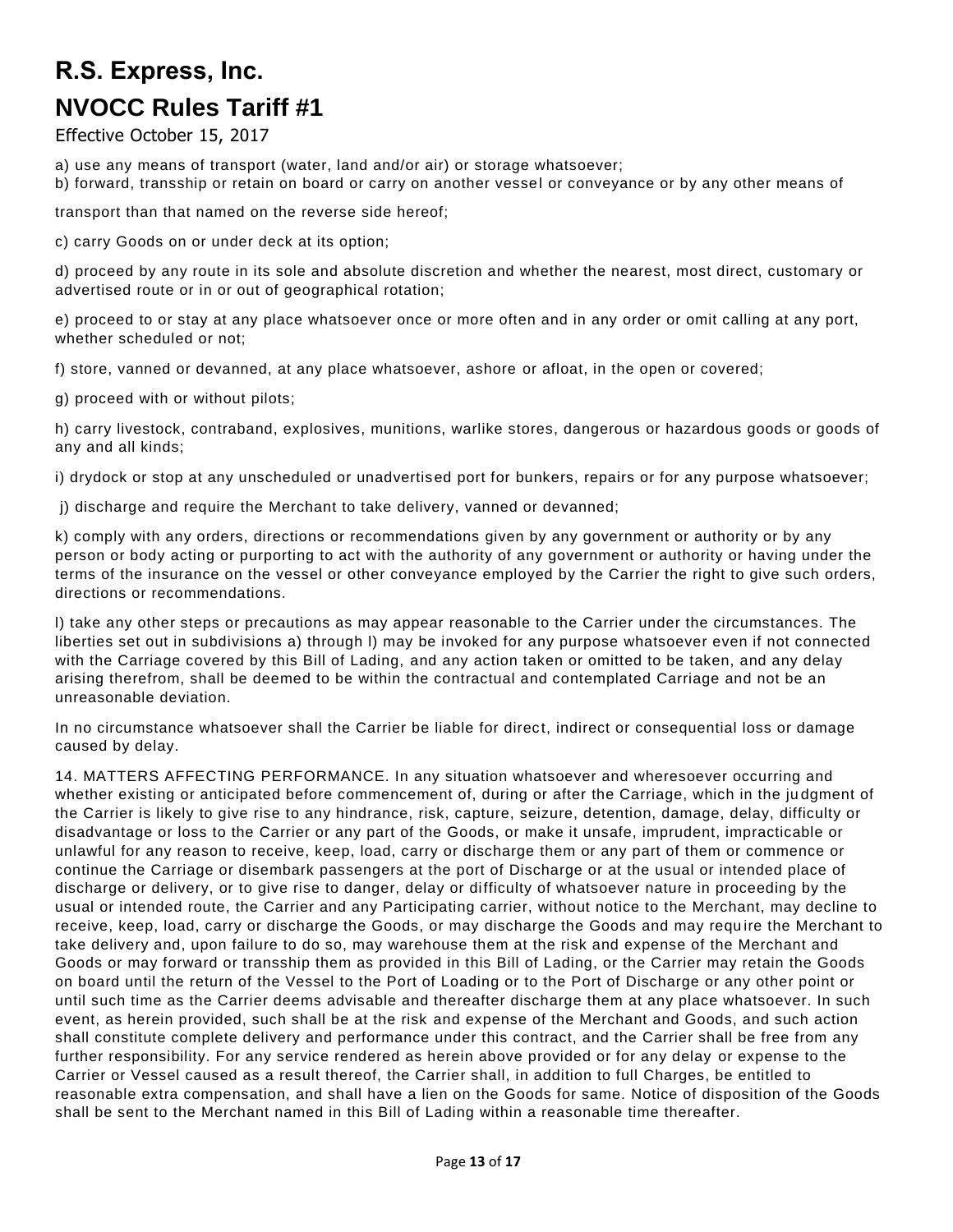Effective February 7, 2014

All actions taken by the Carrier hereunder shall be deemed to be within the contractual and c ontemplated Carriage and not be an unreasonable deviation.

15. DELIVERY. If delivery of the Goods or Containers or other packages or any part thereof is not taken by the Merchant when and where and at such time and place as the Carrier is entitled to have the Merchant take delivery, whether or not the Goods are damaged, they shall be considered to have been delivered to the Merchant, and the Carrier may, at its option, subject to its lien and without notice, elect to have same remain where they are or, if containerized, devanned and sent to a warehouse or other place, always at the risk and expense of the Merchant and Goods.

If the Goods are stowed within a Container owned or leased by the Carrier, the Carrier shall be entitled to devan the contents of any such Container, whereupon the Goods shall be considered to have been delivered to the Merchant, and the Carrier may, at its option, subject to its lien and without notice, elect to have same remain where they are or sent to a warehouse or other place, always at the risk and expense of the Merchant and Goods.

At ports or places where by local law, authorities or custom, the Carrier is required to discharge cargo to lighters or other craft or where it has been so agreed or where wharves are not available which the Vessel can get to, be at, lie at, or leave, always safely afloat, or where conditions prevailing at the time render discharge at a wharf dangerous, imprudent, or likely to delay the Vessel, the Merchant shall promptly furnish lighters or other craft to take delivery alongside the Vessel at the risk and expense of the Goods. If the Merchant fails to provide such lighters or other craft, Carrier, acting solely as agent for the Merchant, may engage such lighters or other craft at the risk and expense of the Merchant and Goods. Discharge of the Goods into such lighters or other craft shall constitute proper delivery, and any further responsibility of Carrier with respect to the Goods shall thereupon terminate.

16. CHARGES, INCLUDING FREIGHT. The Charges payable hereunder have been calculated on the basis of particulars furnished by or on behalf of the Merchant. The Carrier shall, at any time, be entitled to inspect, reweigh, remeasure or revalue the contents and, if any of the particulars furnished by the Merchant are found to be incorrect, the Charges shall be adjusted accordingly, and the Merchant shall be responsible to pay the correct Charges and all expenses incurred by the Carrier in checking said particulars or any of them.

Charges shall be deemed earned on acceptance of the Goods or Containers or other packages for shipment by the Carrier and shall be paid by the Merchant in full, without any offset, counterclaim or deduction, cargo and/or vessel or other conveyance lost or not lost, and shall be non-returnable in any event.

The Merchant shall remain responsible for all Charges, regardless whether the Bill of Lading states, in words or symbols, that it is "Prepaid," "To be Prepaid" or "Collect."

In arranging for any services with respect to the Goods, the Carrier shall be considered the exclusive agent of the Merchant for all purposes, and any payment of Charges to other than the Carrier shall not, in any event, be considered payment to the Carrier. The Merchant shall defend, indemnify and hold the Carrier, any Participating carrier, independent contractor, their agents and servants, harmless from and against all liability, loss, damage and expense which may be sustained or incurred relative to the above.

17. CARRIER'S LIEN. The Carrier shall have a lien on the Goods, inclusive of any Container owned or leased by the Merchant, and all equipment and appurtenances thereto, as well as on any Charges due any person, and on any documents relating thereto, which lien shall survive delivery, for all sums due under this contract or any other contract or undertaking to which the Merchant was party or otherwise involved, including, but not limited to, General Average contributions, salvage and the cost of recovering such sums, inclusive of attorneys' fees. Su ch lien may be enforced by the Carrier by public or private sale at the expense of and without notice to the Merchant. The Merchant agrees to defend, indemnify and hold the Carrier, any Participating carrier, independent contractor, their agents and servants, harmless from and against all liability, loss, damage or expense which may be sustained or incurred by the Carrier relative to the above and the Merchant agrees to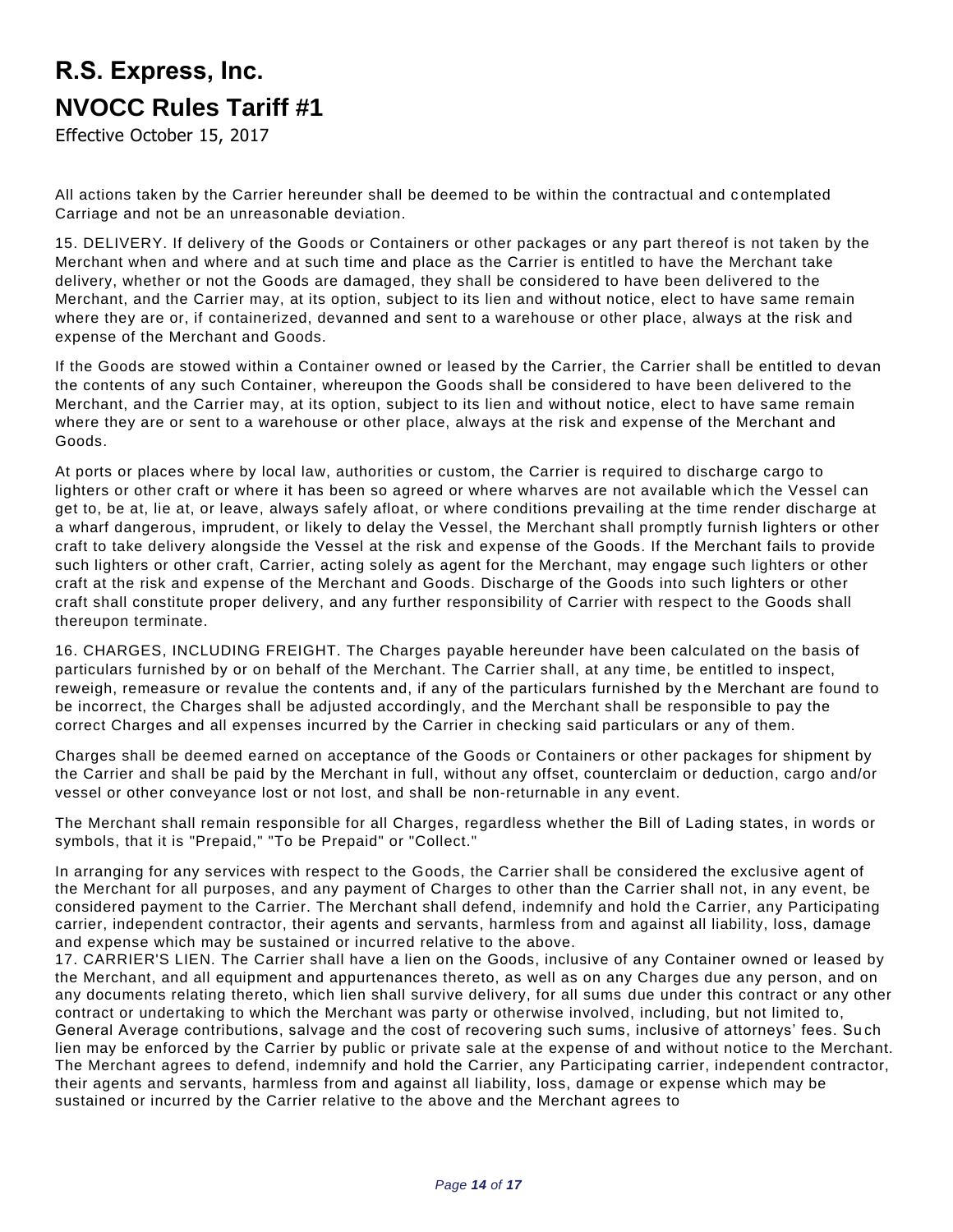Effective February 7, 2014

submit to the jurisdiction of any court, tribunal or other body before whom the Carrier may be brought, whether said proceeding is of a civil or criminal nature.

18. RUST. It is agreed that superficial rust, oxidation or any like condition due to moisture is not a condition of damage but is inherent to the nature of the Goods. Acknowledgement of receipt of the Goods in apparent good order and condition is not a representation that such conditions of rust, oxidation or the like did not exist on receipt.

19. GENERAL AVERAGE a) If General Average is declared, it shall be adjusted according to the York/Antwerp Rules of 1994 and all subsequent amendments thereto from time to time made, at any place at the option of any person entitled to declare General Average, and the Amended Jason Clause as approved by BIMCO is to be considered as incorporated herein, and the Merchant shall provide such security as may be required in this connection.

b) Notwithstanding a) above, the Merchant shall defend, indemnify and hold ha rmless the Carrier and any Participating carrier, their agents and servants, in respect of any claim (and any expense arising therefrom) of a General Average nature which may be made against the Carrier and/or any Participating carrier and shall provide such security as may be required by the Carrier in this connection.

c) Neither the Carrier nor any Participating carrier shall be under any obligation to take any steps whatsoever to post security for General Average or to collect security for General Average contributions due to the Merchant.

20. LIMITATION OF LIABILITY. Except as otherwise provided in this Clause or elsewhere in this Bill of Lading, in case of any loss or damage to or in connection with cargo exceeding in actual value the equivalent of \$5 00 lawful money of the United States, per package, or in case of cargo not shipped in packages, per shipping unit, the value of the cargo shall be deemed to be \$500 per package or per shipping unit. The Carrier's liability, if any, shall be determined on the basis of a value of \$500 per package or per shipping unit or pro rata in case of partial loss or damage, unless the nature of the cargo and valuation higher than \$500 per package or per shipping unit shall have been declared by the Merchant before shipment and inserted in this Bill of Lading, and extra freight paid if required. In such case, if the actual value of the cargo per package or per shipping unit shall exceed such declared value, the value shall nevertheless be deemed to be declared value and the Carrier's liability, if any, shall not exceed the declared value.

The words "shipping unit" shall mean each physical unit (e.g., container, bundle, pallet, etc.) or piece of cargo not shipped in a package, including articles or things of any description whatsoever, except cargo shipped in bulk, and irrespective of the weight or measurement unit employed in calculating freight and related charges.

As to cargo shipped in bulk, the limitation applicable thereto shall be the limitation provided in Section 1304(5) of COGSA, or such other legislation, convention or law as may be compulsorily applicable, and in no event shall anything herein be construed as a waiver of limitation as to cargo shipped in bulk.

Where a Container is not stuffed by or on behalf of the Carrier or the parties characterize the Container as a package or a lump sum freight is assessed, in any of these events, each individual such Container, including in each instance its contents, shall be deemed a single package and Carrier's liability limited to \$500 with respect to each such package, except as otherwise provided in this Clause or elsewhere in this Bill of Lading with respect to each such package. In the event this provision should be held invalid during that period in which compulsory legislation shall apply of its own force and effect, such as during the tackle -to-tackle period, it shall nevertheless apply during all non-compulsory periods such as, but not limited to, all periods prior to loading and subsequent to discharge from the Vessel and during the entire time for which the Carrier remains responsible for the Goods.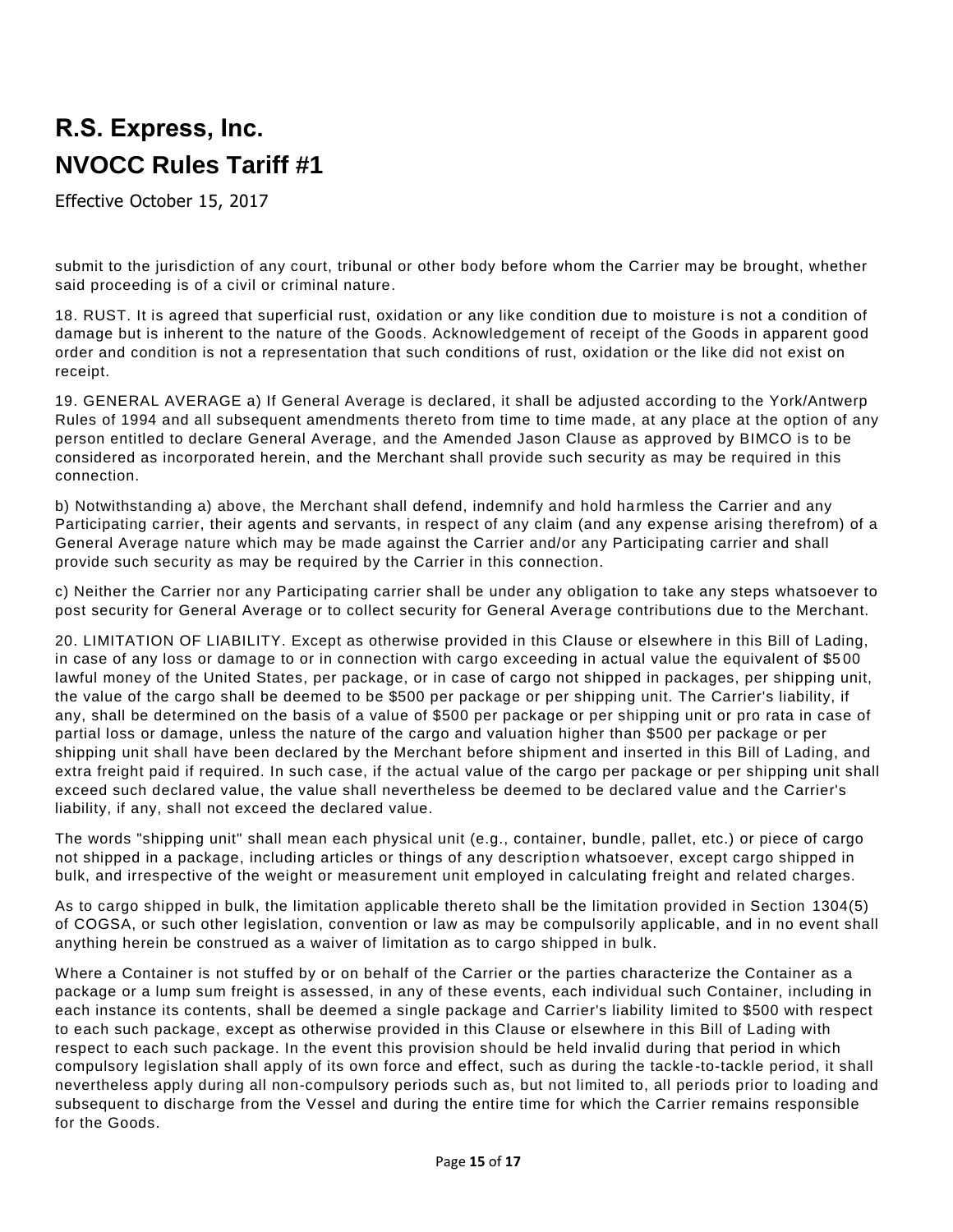Where compulsorily applicable legislation provides a limitation less than \$500 per package or shipping unit, such lesser limitation shall apply and nothing herein contained shall be construed as a waiver of a limitation less than \$500.

### **R.S. Express, Inc. NVOCC Rules Tariff #1**

Effective February 7, 2014

Further, where a lesser monetary limitation is applicable, such as during handling by a Participating carrier or independent contractor and damage occurs during its or their period of care, custody, control and/or

responsibility, the Carrier shall be entitled to avail itself of such lesser limitation.

21. NOTICE OF CLAIM: TIME FOR SUIT. As to any loss or damage presumed to have occurred during the Carrier's period of responsibility, the Carrier must be notified in writing of any such loss or damage or claim before or at the time of discharge/removal of the Goods by the Merchant or, if the loss or damage is not then apparent, within 3 consecutive days after discharge/delivery or the date when the Goods should have been discharged/delivered. If not so notified, discharge, removal or delivery, depending upon the law applicable, shall be prima facie evidence of discharge/delivery in good order by the Carrier of such Goods. In any event, the Carrier shall be discharged from all liability of whatsoever nature unless suit is brought within 1 year after delivery of the Goods or the date when the Goods should have been delivered, provided however, that if any claim should arise during a part of the transport which is subject by applicable law and/or tariff and/or contract to a shorter period for notice of claim or commencement of suit, any liability whatsoever of the Carrier shall cease unless proper claim is made in writing and suit is brought within such shorter period. Suit shall not be deemed "brought" unless jurisdiction shall have been obtained over the Carrier by service of process or by an agreement to appear. In the event this provision should be held invalid during that period in which compulsory legislation shall apply of its own force and effect, such as during the tackle-to-tackle period, it shall nevertheless apply during all non-compulsory periods during which the Carrier remains responsible for the Goods.

22. This Bill of Lading shall be construed according to the laws of the United States and the Merchant agrees that any suits against the Carrier shall be brought exclusively in the Federal Courts of the Southern District of Florida, United States of America, to the exclusion of any other court PROVIDED ALWAYS that the Carrier may in its absolute and sole discretion, voluntarily submit to the jurisdiction of another, but such shall not constitute a waiver of the terms of this provision in any other instance.

23. NON-WAIVER AND SEPARABILITY. Nothing in this Bill of Lading shall operate to deprive the Carrier of any statutory protection or any defense, immunity, exemption, limitation of or exoneration from liability contained in the laws of the United States, or of any other country whose laws may be compulsorily applicable. The Terms and Conditions of this Bill of Lading (including all the terms and conditions of the carrier's applicable tariff or tariffs, incorporated herein by virtue of Clause 2. above) shall be separable, and if any part or term hereof shall be held invalid such holding shall not affect the validity or enforceability of any other part or term hereof.

### **RULE 23 – ACCEPTANCE OF TERMS AND CONDITIONS**

Merchant, by utilizing the services of Carrier pursuant to an NSA or NRA shall be deemed to have consented to the Freight Rates and Charges set forth in the NSA or NRA and shall be deemed to have accepted all of the terms and conditions in this Rules Tariff including but not limited to those terms and conditions in Rule 22 notwithstand ing the non-signing of the Bill of Lading by Merchant.

#### **RULE 24 – DETENTION, DEMURRAGE OR STORAGE**

Goods received at break-bulk terminal, CFS or CY are subject to free time and wharf detention, demurrage, or storage provisions of the appropriate port terminal tariff. In the absence of such tariff, the free time and charges contained in the closest public port terminal tariff will apply.

Should there be no port terminal tariff or public port terminal tariff to apply, the free time allowed will be three days, and the following charges will apply per 24-hour period or fraction thereof:

Reefer & All